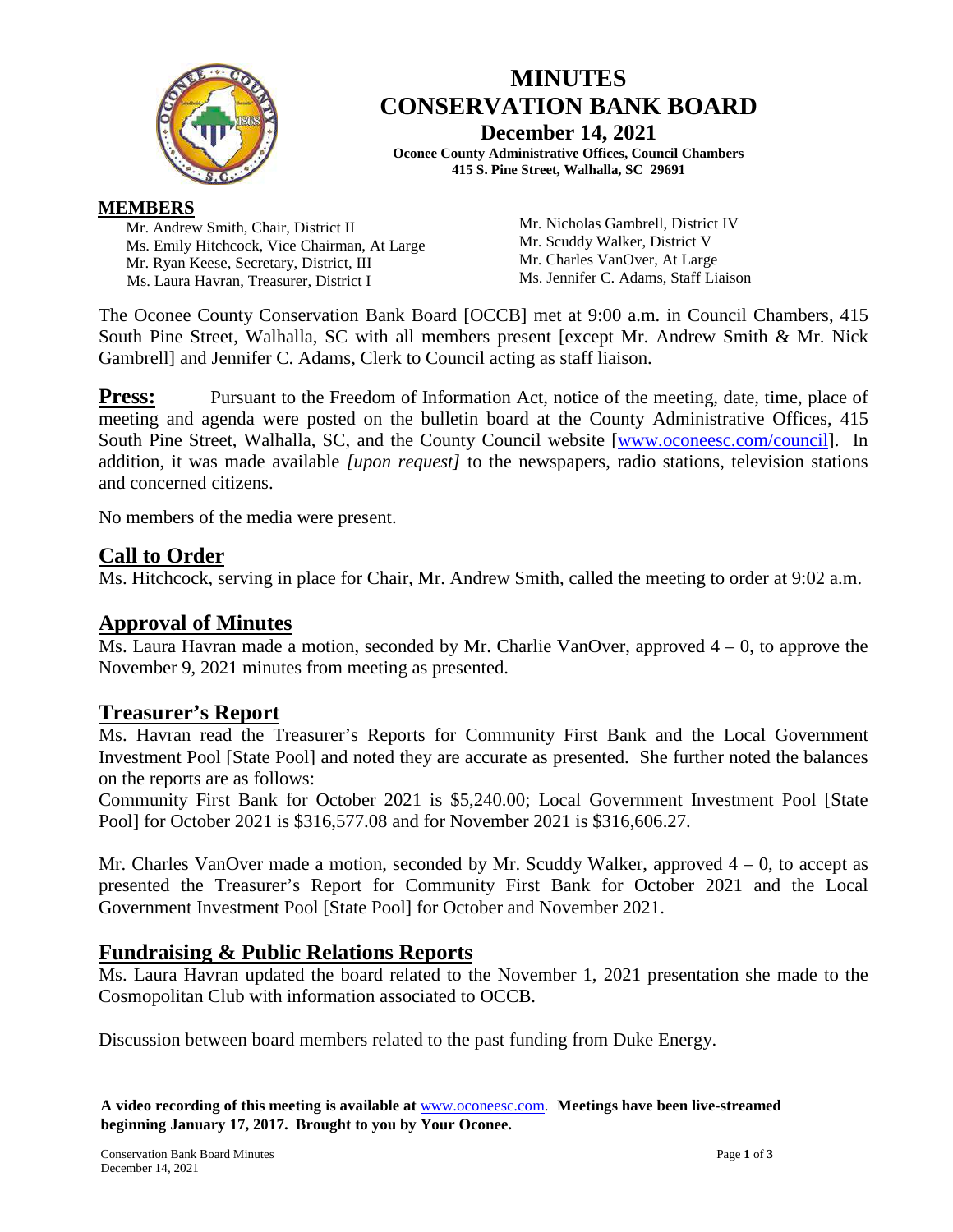## **Discussion Items**

Discussion and/or action regarding September 21, 2021 Minutes dated incorrectly Ms. Emily Hitchcock noted to the board that the September 21, 2021 minutes were dated September 19, 2021 in the backup material, which is incorrect.

Ms. Laura Havran made a motion, seconded by Mr. Charles VanOver, approved  $4 - 0$ , to approve the revised September 21, 2021 minutes with the correct date.

Discussion and/or action regarding OCCB Policy Transfer of Property Interest 0005 Ms. Laura Havran made a motion, seconded by Mr. Scuddy Walker, to approve the OCCB Policy Transfer of Property Interest 0005.

Ms. Emily Hitchcock opened the floor for discussion related to OCCB Policy Transfer of Property Interest 0005.

Lengthy discussion followed by board members related to deadline dates within the policy.

[Mr. Ryan Keese joined the meeting at 9:17 a.m.]

Motion failed  $0 - 4$ .

Mr. Charles VanOver made a motion, seconded by Mr. Scuddy Walker, approved  $5 - 0$ , to send a draft of the proposed, revised OCCB Policy Transfer of Property Interest 0005, for comment to known applicants, requesting feedback to be submitted prior to January 20, 2022.

#### Discussion and/or action regarding amendment of OCCB Ordinance

Ms. Emily Hitchcock let the board know that she had a meeting with County Attorney, Mr. David Root, concerning possible ordinance amendments and will bring a proposal to the Board at its February 2022 meeting.

Discussion and/or action regarding Revised Policy 0002 Ms. Emily Hitchcock presented to the board the changes to Revised Policy 0002.

Ms. Laura Havran made a motion, seconded by Mr. Charles VanOver, approved  $5 - 0$ , to approve the revisions to Policy 0002 as presented.

Update on approved projects Ms. Emily Hitchcock updated the board concerning the approved projects.

#### **Next Meeting:**

The next meeting will be held at 9:00 a.m., Tuesday, February 8, 2022, at the Oconee County Council Chambers, 415 South Pine Street, Walhalla, SC 29691.

## **Adjourn:**

**A video recording of this meeting is available at** [www.oconeesc.com.](http://www.oconeesc.com/) **Meetings have been live-streamed beginning January 17, 2017. Brought to you by Your Oconee.** Ms. Laura Havran made a motion, approved unanimously, to adjourn the meeting at 9:41 a.m.